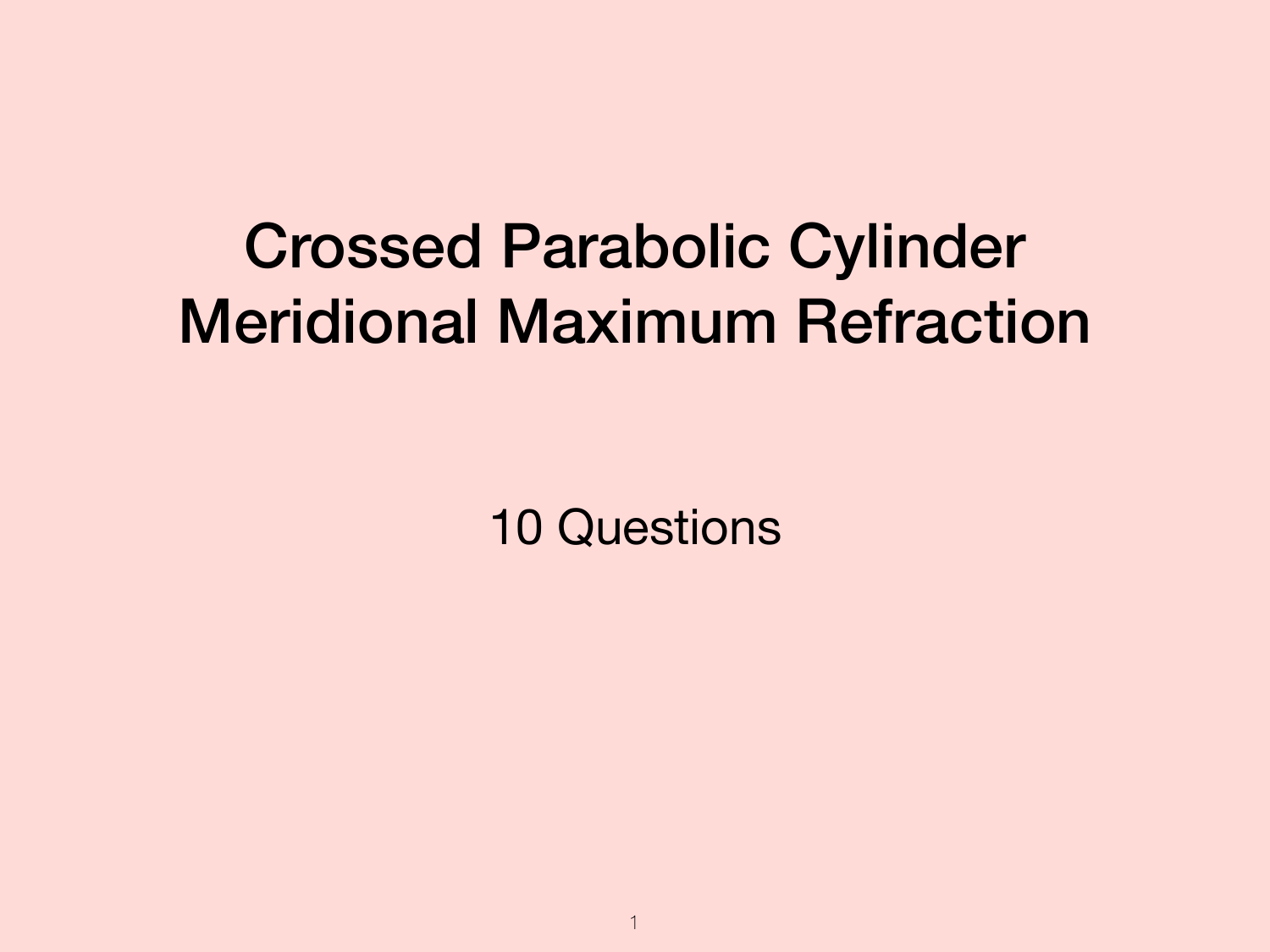# Questions

1. A parabola has a single defining external constant **BK** along its axis which equals:

a) CB/2 b) CB c) 2CB d) 4CB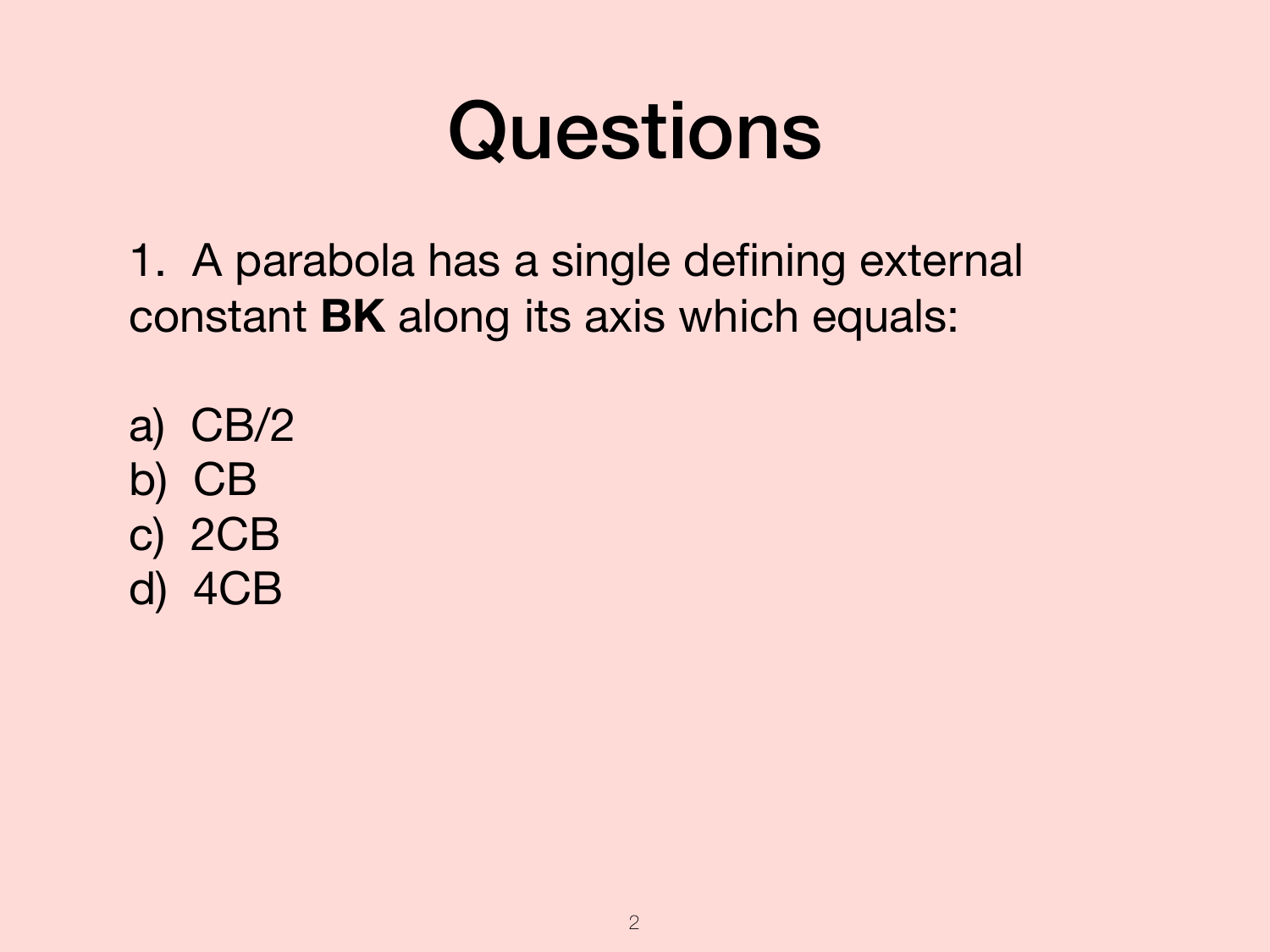2. When  $R = 1.5$ , the axial refractive effects of a parabola are additive as:

a) 1/BK b) 1/BC c) SB/SN d) SB/2(SN)2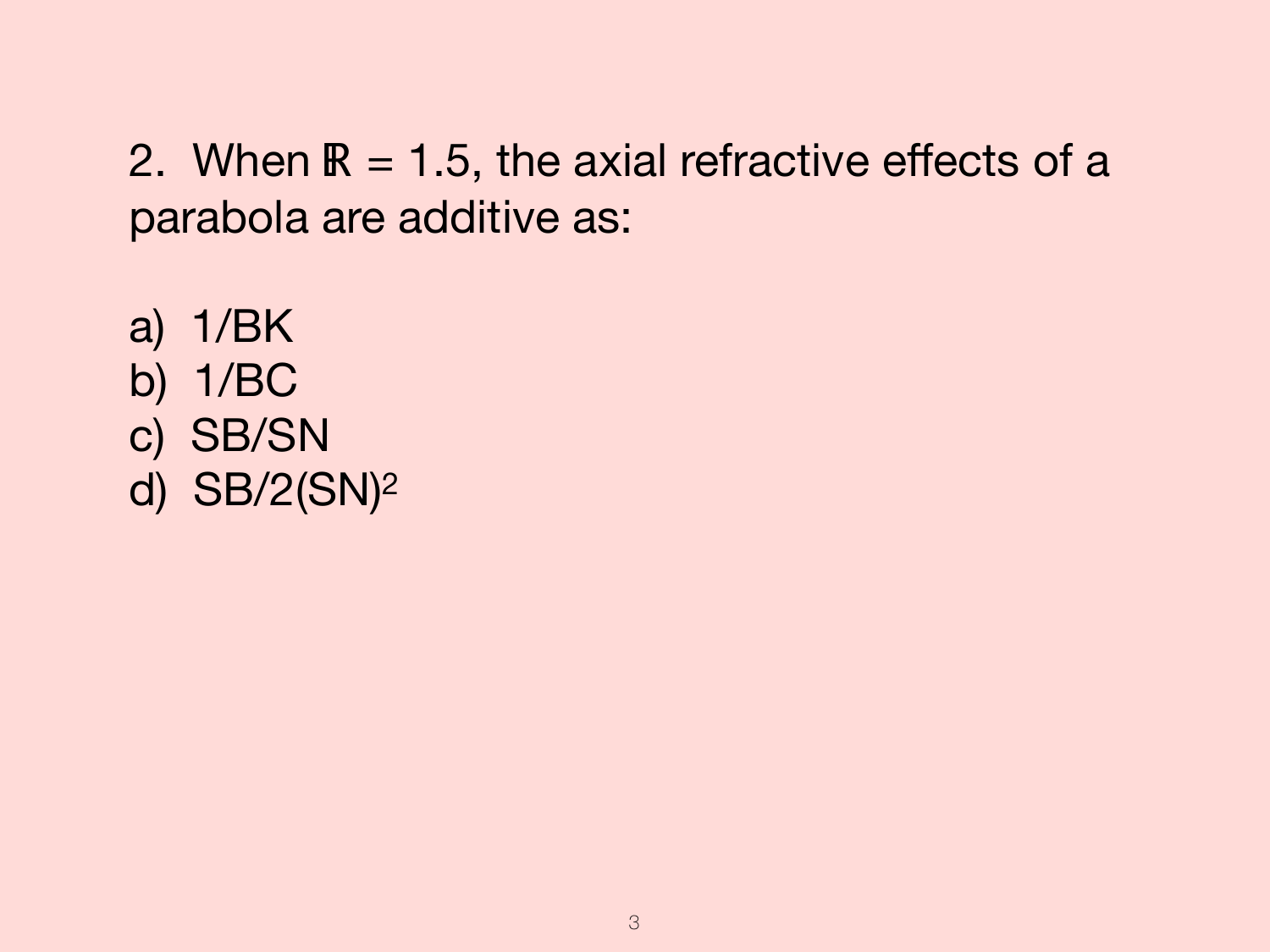3. When Δ**OSV** is constant, as variable diameter **SV'** approaches **SF**:

- a) ∠FV'V decreases
- b) ∠FV'V remains the same
- c) ∠FV'V increases
- d) ∠FV'V approaches π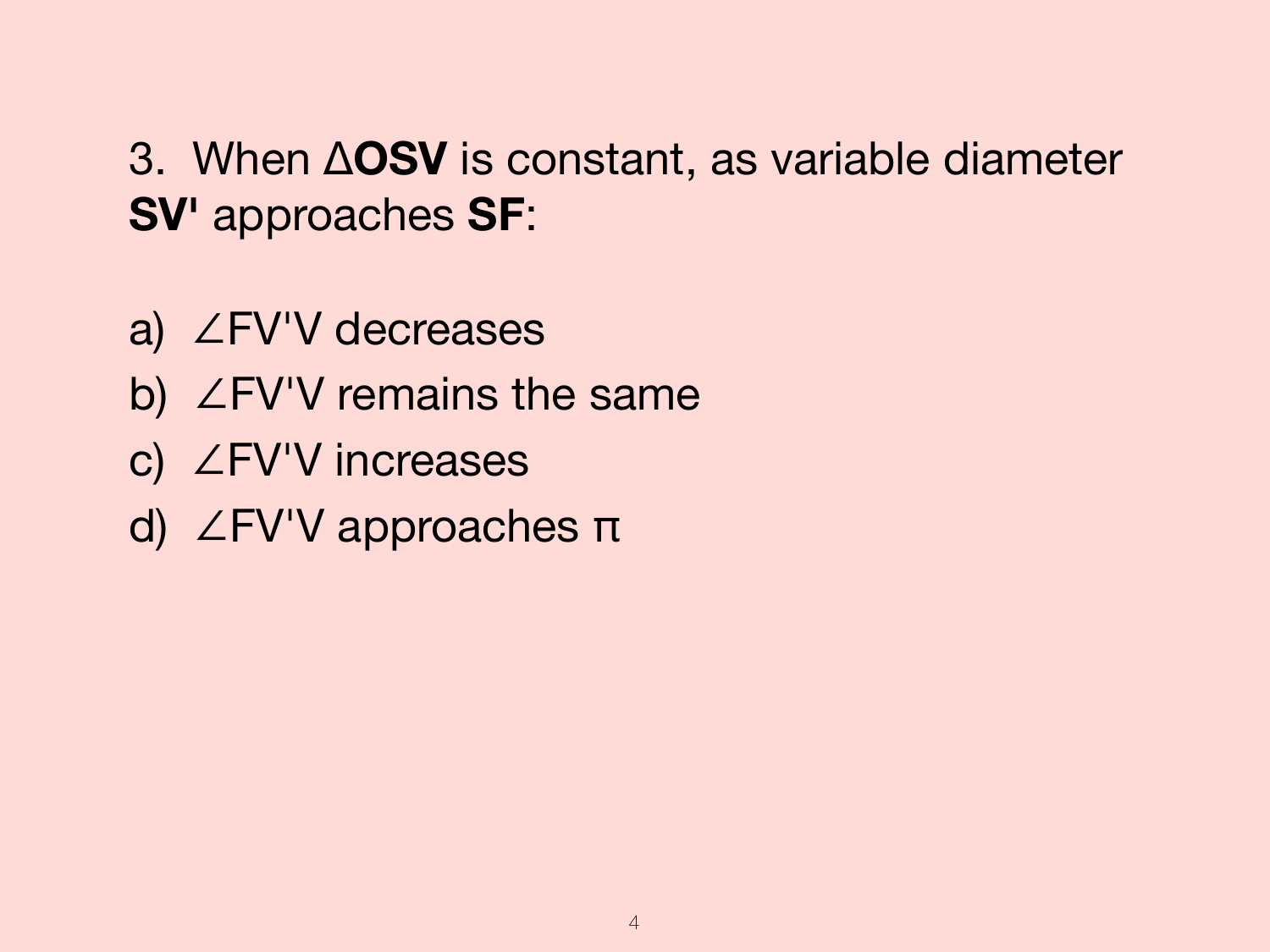4. Given Δ**OSV** and **ad**, the easiest way to find the circle with a variable diameter **SV'** and a chord **FZV'** is by using:



- a) a ruler
- b) a compass and a ruler
- c) a template of circles with marked diameters
- d) an App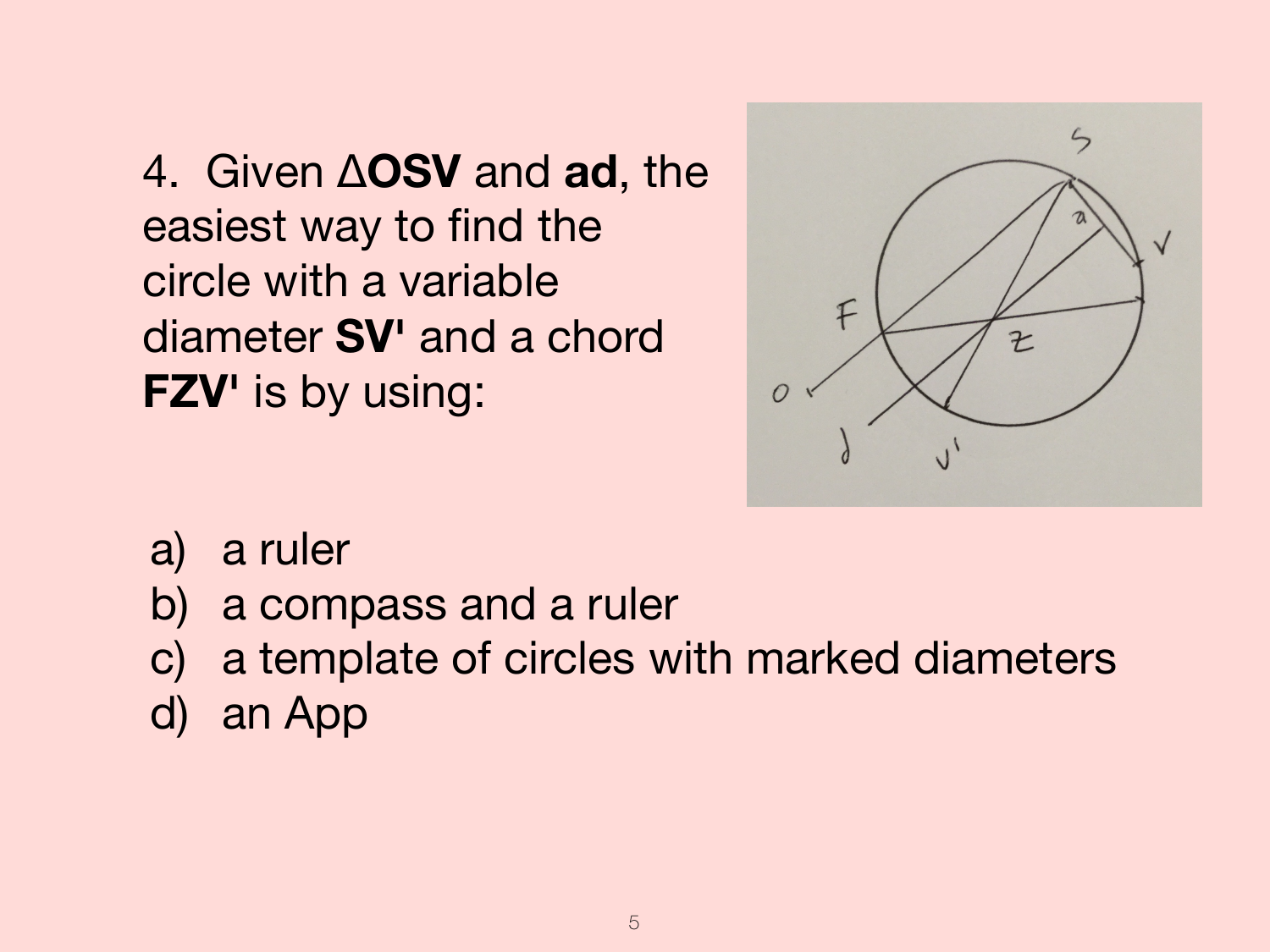#### 5. A geometric solution for:

Limit <u>Δ(sin<sup>2</sup> θ)</u>  $\Delta\theta \Rightarrow 0 \quad \sim$ LD

is found using:

a) properties of a cyclic quadrilateral

- b) the quotient rule
- c) the chain rule
- d) the law of sines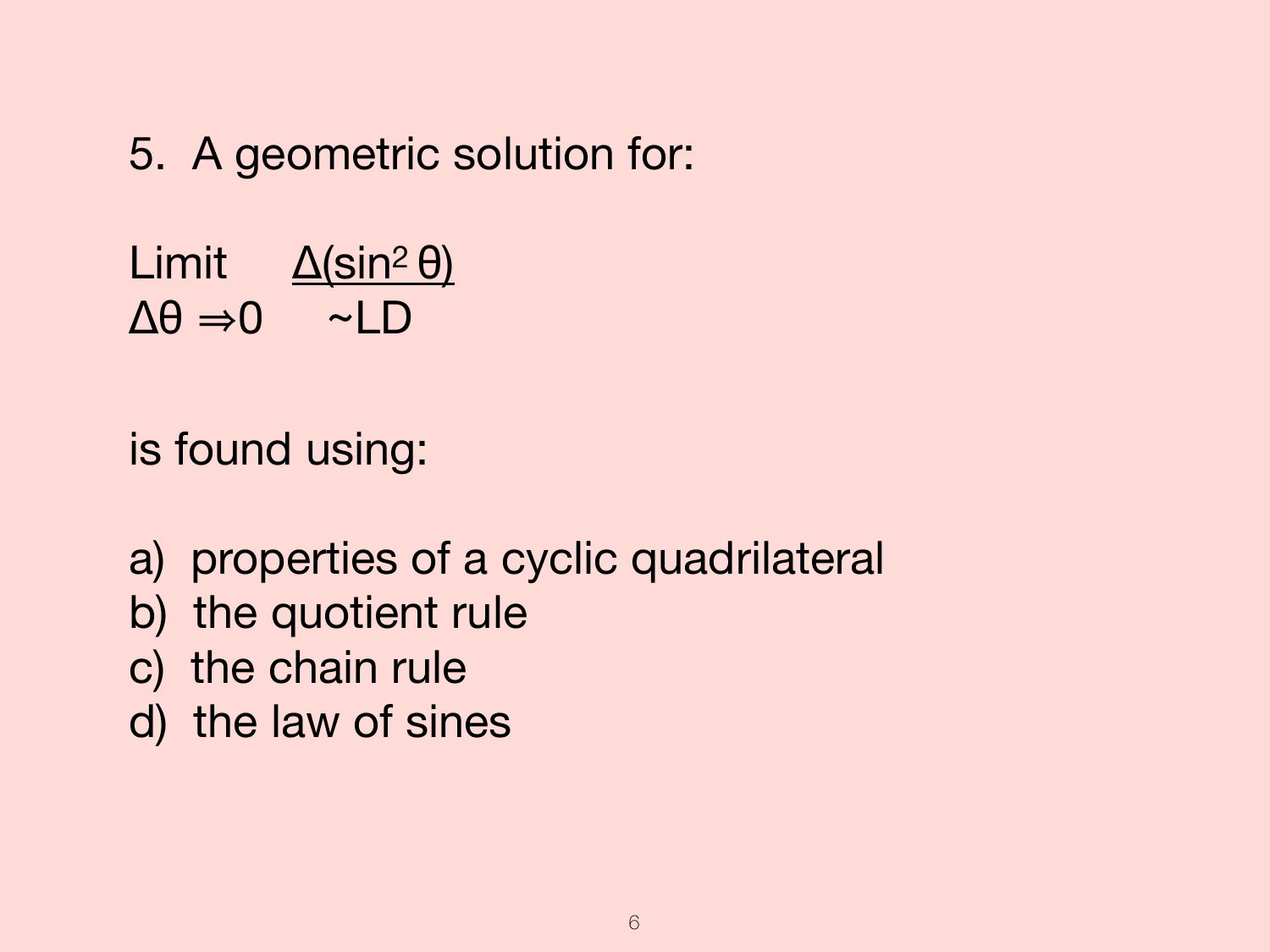6. The methods discussed in this course for finding the crossed parabolic cylinder meridional maximum refraction assumes:

a) all oblique cross sections of parabolic cylinders are parabolas

b)  $R = 1.5$ 

c) all oblique cross sections of parabolic cylinders are hyperbolas d) a & b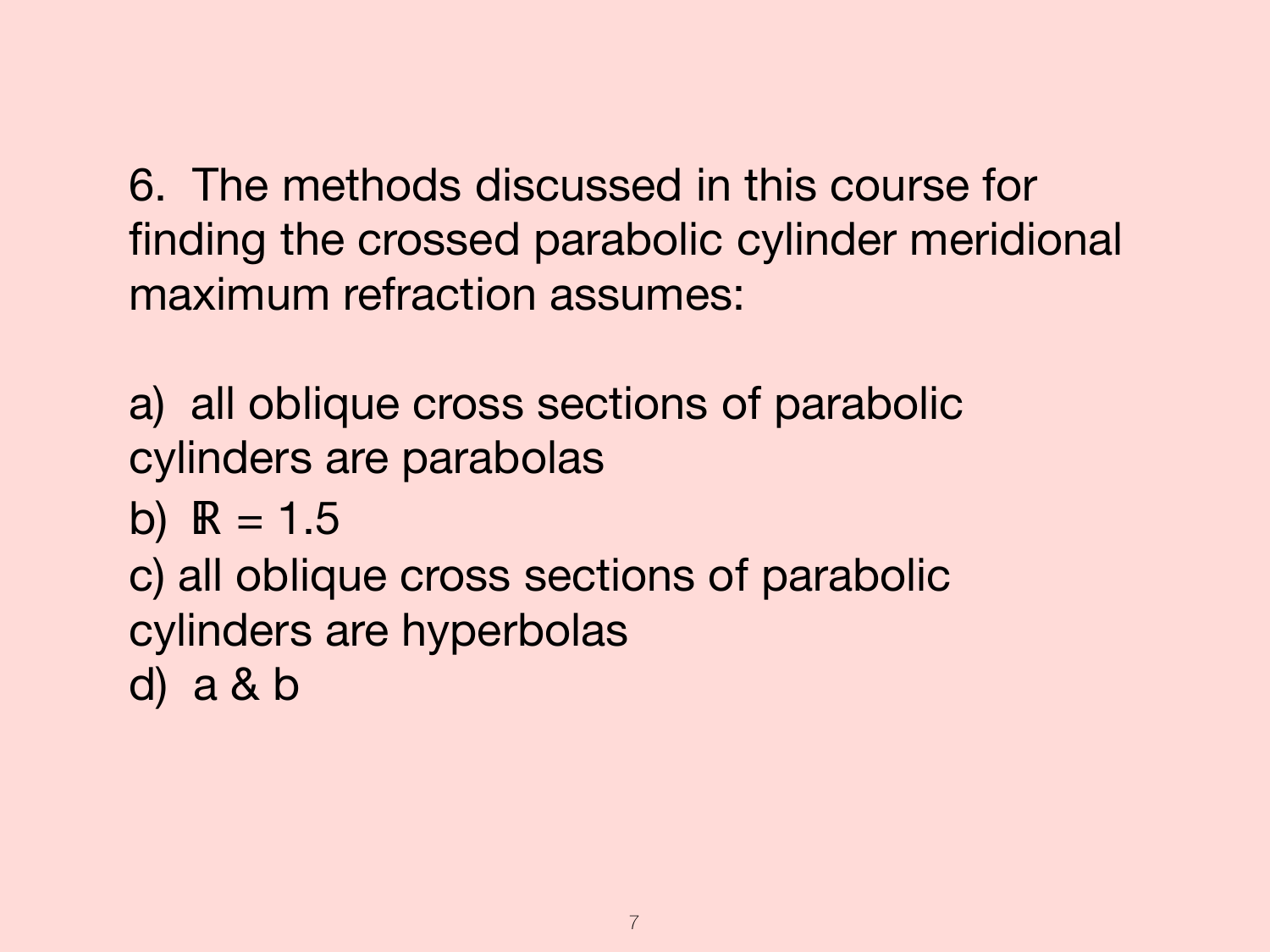#### 7. When ∠**FSV** is constant, and the equation:

 $\angle$ **FSV** + ( $\theta$  +  $\alpha$ ) =  $\pi$ 

can be geometrically solved for both  $\theta$  and  $\alpha$ , (with the use of an additional geometrical representation involving θ and α), which equation can represent another possible geometrical solution?

- a)  $\angle$ **FSV** + 2( $\theta$  + a) =  $\pi$
- b) 2∠**FSV** + 2(θ + α) = 2π
- c) 2∠**FSV** + 2(θ + α) = π
- d) 2∠**FSV** + 2θ + α = π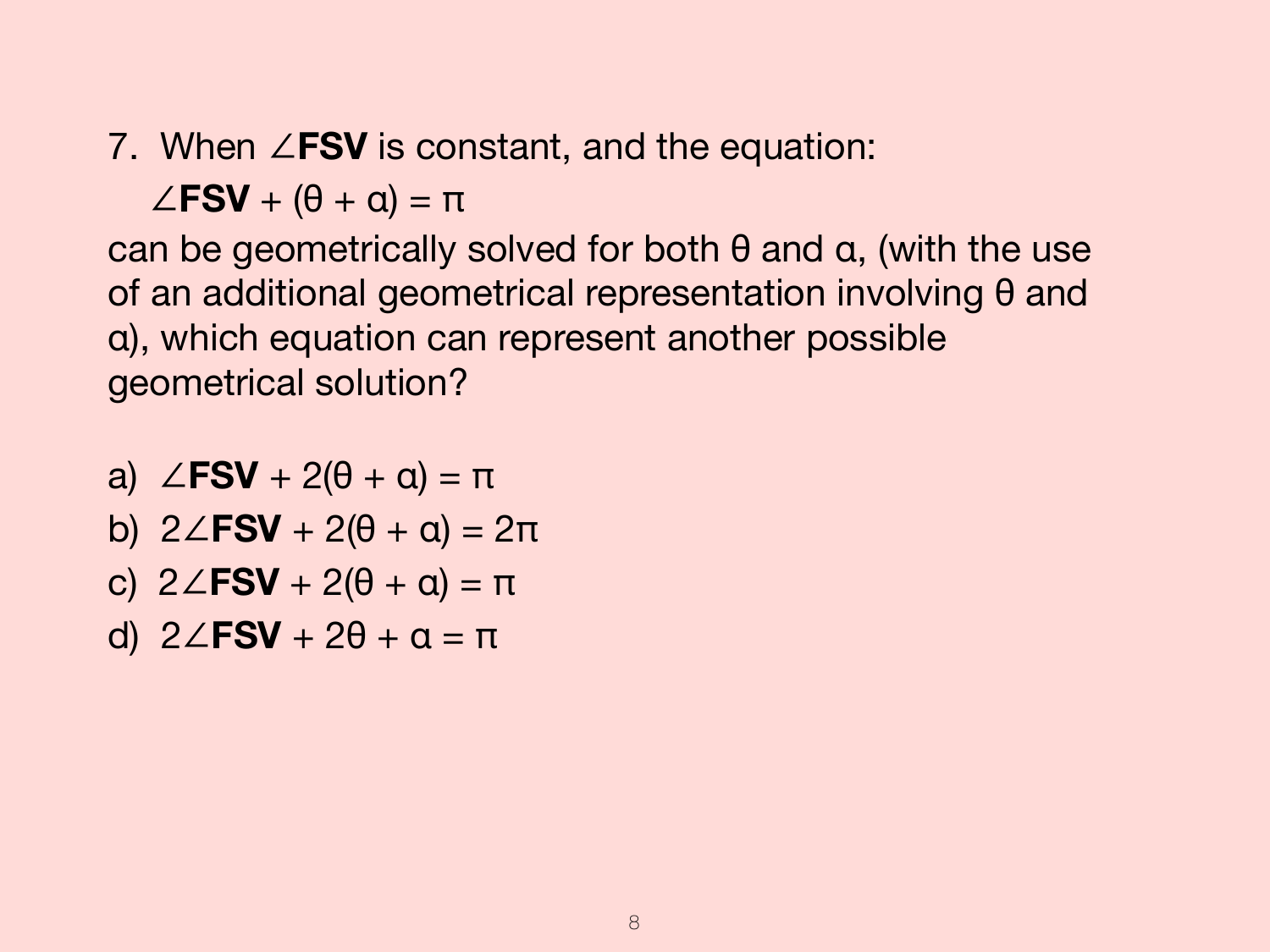8. In order to find a parabola's internal determining point in terms of its axial center of curvature:

a) Lines parallel to the axis must be perpendicular to the surface.

b) Lines perpendicular to surface points and crossing the parabola's axis need only maintain a geometrical relationship with the hypothetical internal determining point. c) Lines perpendicular to surface points and crossing the parabola's axis need only maintain a geometrical relationship with lines parallel to the axis.

d) Lines perpendicular to surface points and crossing the parabola's axis must maintain a geometrical relationship with both the hypothetical internal determining point, and lines parallel to the axis.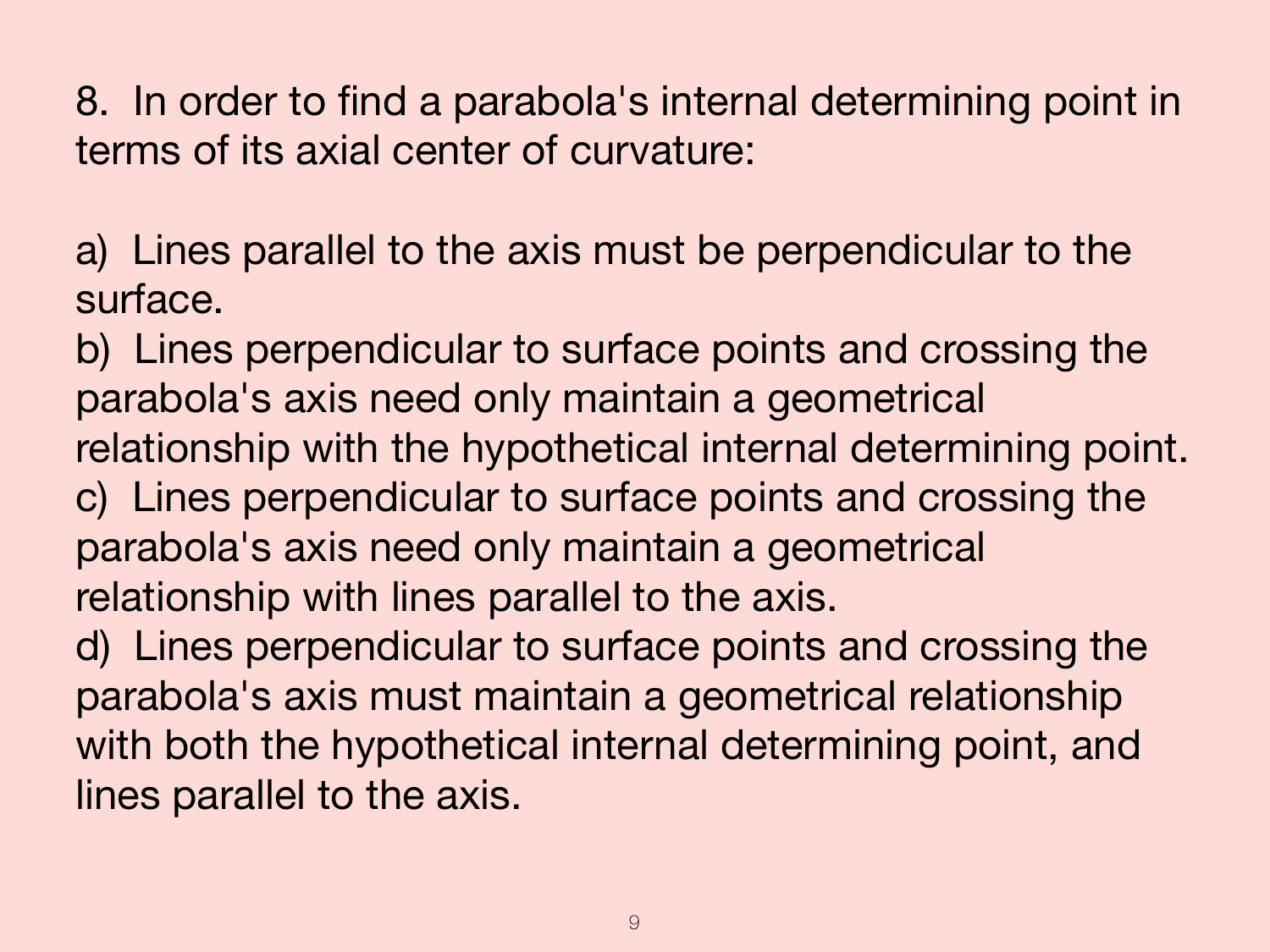### 9. The shape of a parabola changes according to its:

- a) axial center of curvature
- b) internal determining point
- c) external determining point
- d) The shape of a parabola does not change.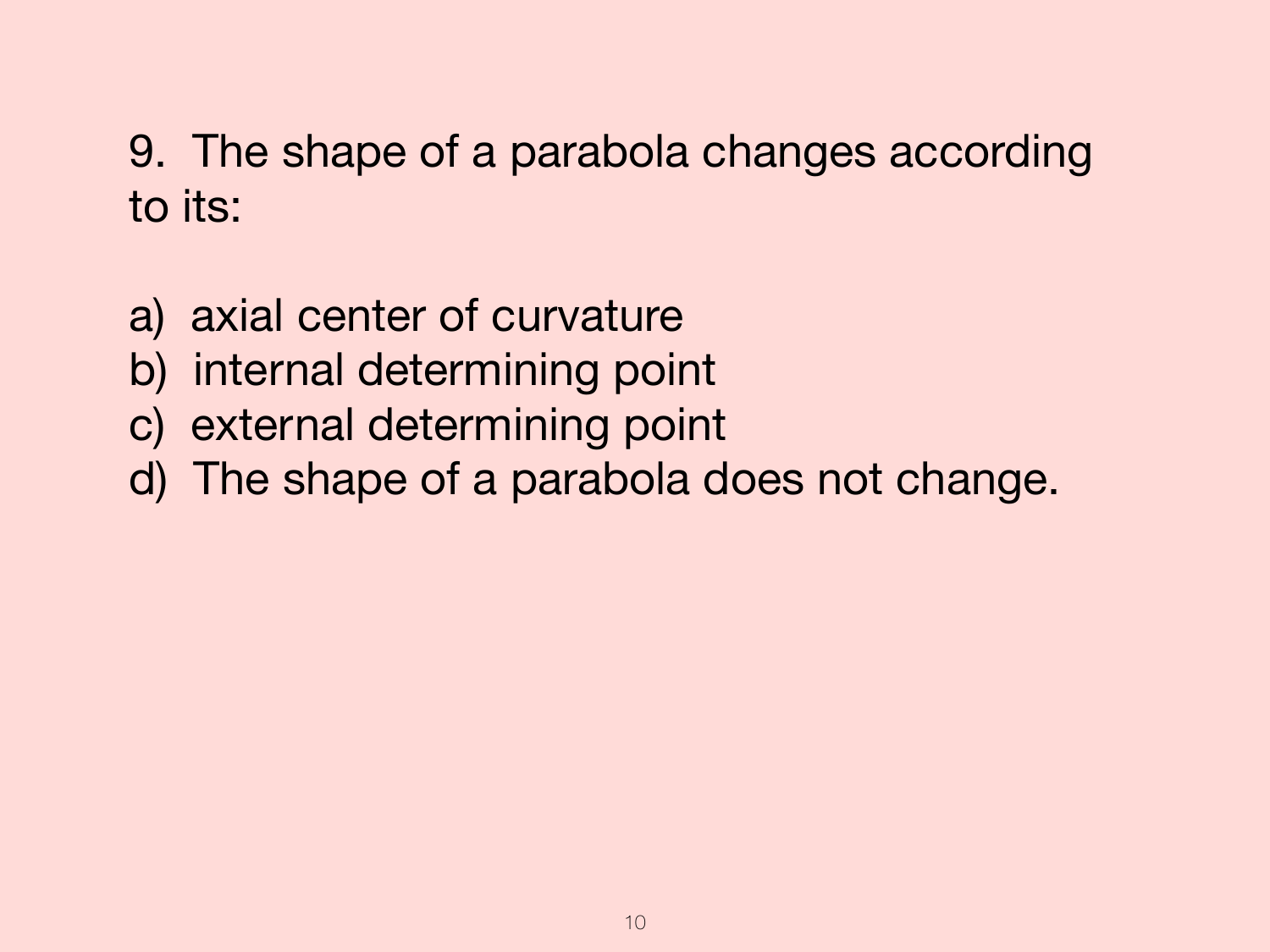10. Given an index of refraction  $\mathbb{R} = 1.75$ , the refractive power of a parabola equals:

- a) SB/SN2 b) 1.5 (SB/SN2) c) 1.75 (SB/SN2)
- d) 2 (SB/SN2)